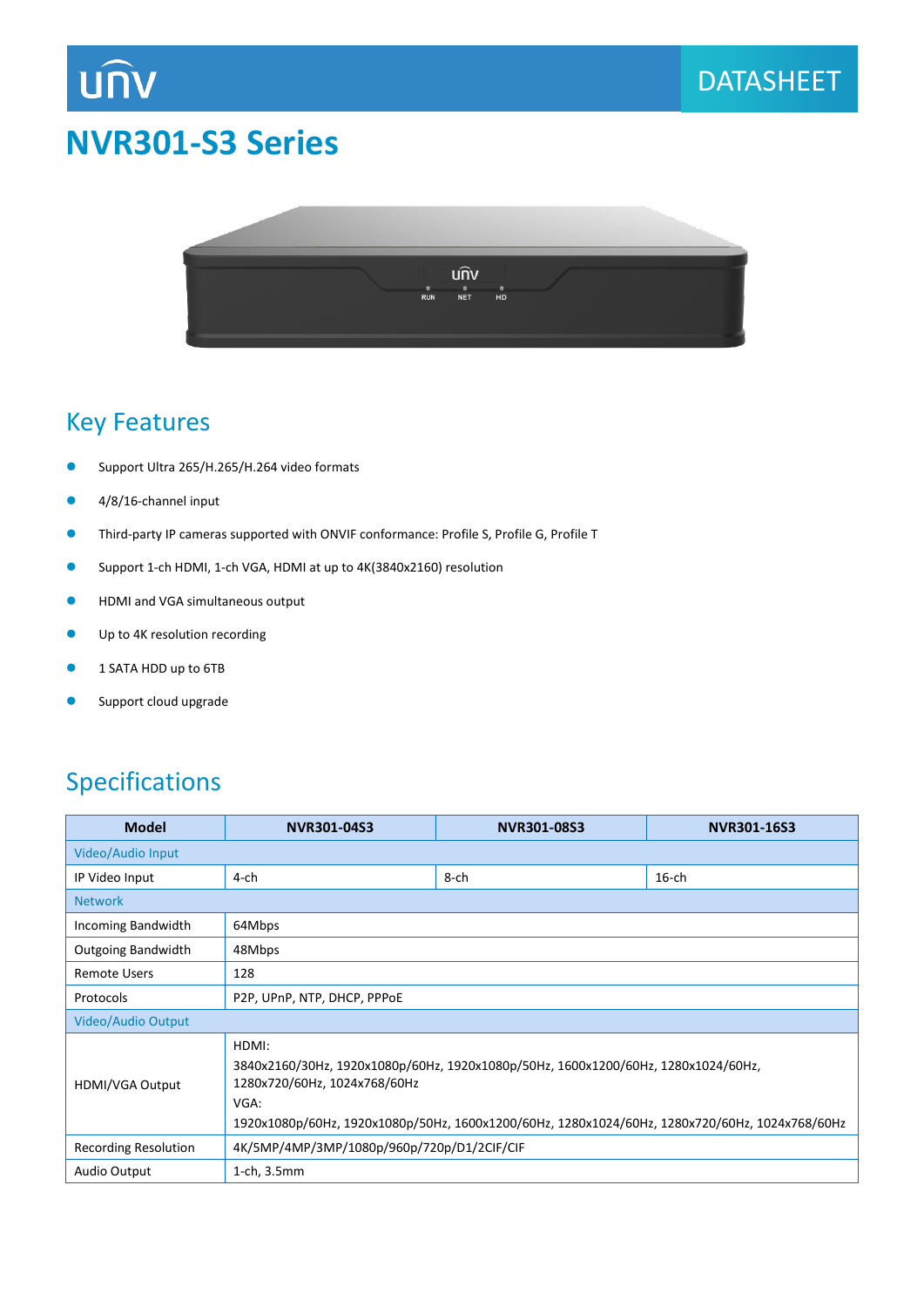| <b>UNV</b>                 |                                                                          |                                                                               |                    | <b>DATASHEET</b>                                                                    |  |  |  |
|----------------------------|--------------------------------------------------------------------------|-------------------------------------------------------------------------------|--------------------|-------------------------------------------------------------------------------------|--|--|--|
| Synchronous Playback       | $4$ -ch                                                                  | 8-ch                                                                          | $16$ -ch           |                                                                                     |  |  |  |
| Corridor Mode Screen       | 3/4                                                                      | 3/4/5/7/9                                                                     | 3/4/5/7/9/10/12/16 |                                                                                     |  |  |  |
| <b>Decoding</b>            |                                                                          |                                                                               |                    |                                                                                     |  |  |  |
| Decoding format            | Ultra 265/H.265/H.264                                                    |                                                                               |                    |                                                                                     |  |  |  |
| Liveview/Playback          | 4K/5MP/4MP/3MP/1080p/960p/720p/D1/2CIF/CIF                               |                                                                               |                    |                                                                                     |  |  |  |
| Capability                 | 1 x 4K@30, 1 x 5MP@30, 2 x<br>4MP@30, 4 x 3MP@25, 4 x<br>1080p@30        | 1 x 4K@30, 1 x 5MP@30, 2 x<br>4MP@30, 4 x 3MP@25, 4x<br>1080p@30, 8 x 720p@30 | D1@25              | 1 x 4K@30, 1 x 5MP@30, 2 x<br>4MP@30, 4 x 3MP@25, 4x<br>1080p@30, 8 x 720p@30, 16 x |  |  |  |
| <b>Hard Disk</b>           |                                                                          |                                                                               |                    |                                                                                     |  |  |  |
| <b>SATA</b>                | 1 SATA interface                                                         |                                                                               |                    |                                                                                     |  |  |  |
| Capacity                   | up to 6TB for each disk                                                  |                                                                               |                    |                                                                                     |  |  |  |
| <b>External Interface</b>  |                                                                          |                                                                               |                    |                                                                                     |  |  |  |
| Network Interface          | 1 RJ45 10M/100M self-adaptive Ethernet Interface                         |                                                                               |                    |                                                                                     |  |  |  |
| <b>USB</b> Interface       | Rear panel: 2 x USB2.0                                                   |                                                                               |                    |                                                                                     |  |  |  |
| General                    |                                                                          |                                                                               |                    |                                                                                     |  |  |  |
| Power Supply               | 12V DC<br>Power Consumption: ≤5 W (without HDD)                          |                                                                               |                    |                                                                                     |  |  |  |
| <b>Working Environment</b> | -10°C ~ + 55°C (+14°F ~ +131°F), Humidity $\leq$ 90% RH (non-condensing) |                                                                               |                    |                                                                                     |  |  |  |
| Dimensions (W×D×H)         | 260mm × 240mm × 46mm (10.2"×9.4"×1.8")                                   |                                                                               |                    |                                                                                     |  |  |  |
| Weight (without HDD)       | ≤0.98 $kg(2.16 lb)$                                                      |                                                                               |                    |                                                                                     |  |  |  |

# Dimensions